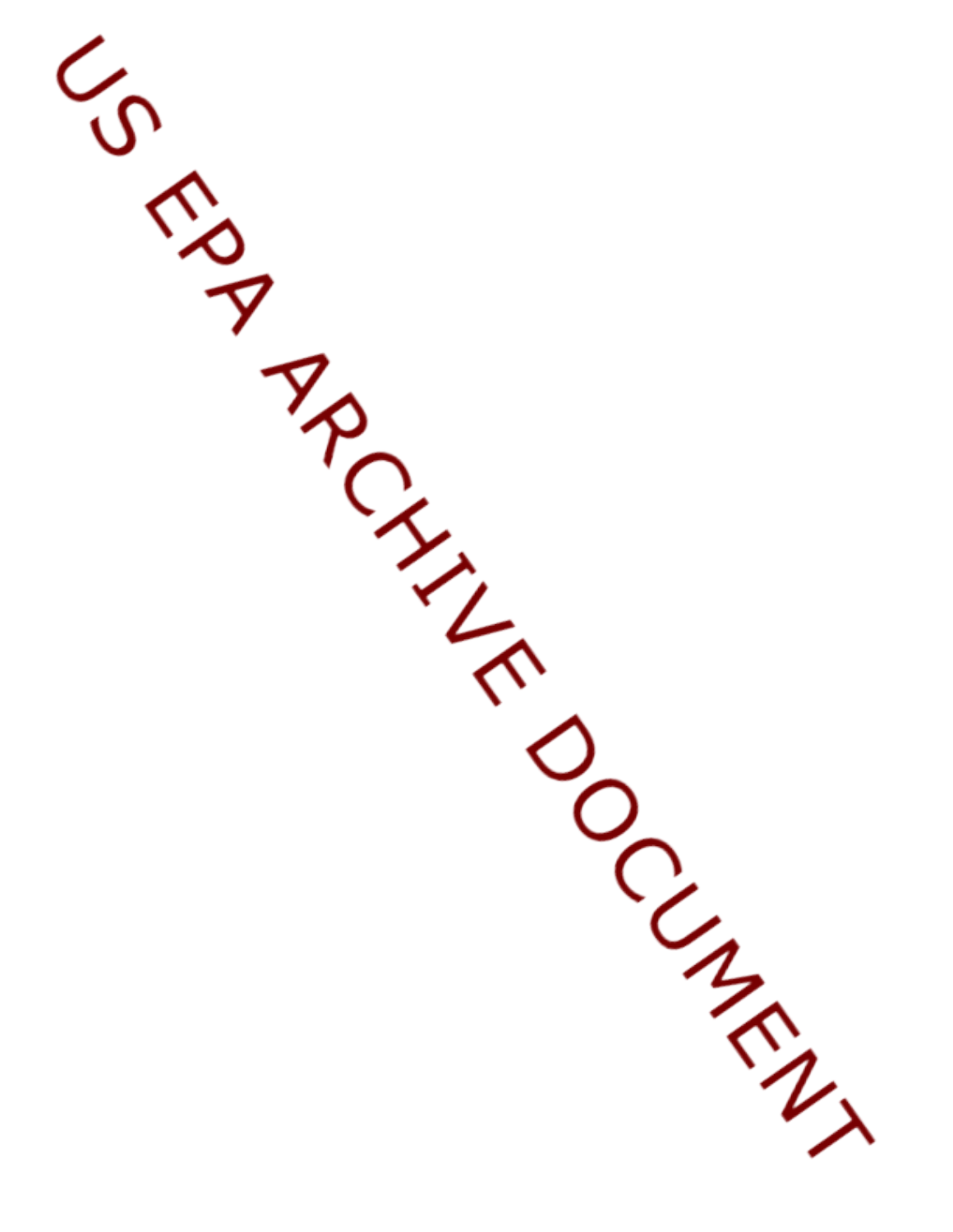### **EPA Symposium On Designating Attainable Uses For The Nation's Waters June 3-4, 2002 Abstract Submittal By Heather Lamberson Sanitation Districts of Los Angeles County "The Lower San Gabriel River Watershed: A Case Study Illustrating the Need for Subcategories of the Full Contact Recreation Use"**

#### Introduction

 Pursuant to the federal Clean Water Act (CWA) and the California Porter-Cologne Water Quality Act (PCA), the Los Angeles Regional Water Quality Control Board (Regional Board) has designated beneficial uses in the Water Quality Control Plan (or Basin Plan) for the Los Angeles Region. As the Basin Plan itself notes, beneficial uses "form the cornerstone of water quality protection under the Basin Plan." Once uses are designated, water quality objectives are established and programs implemented to ensure the protection of the uses. The designated beneficial uses, together with narrative or numeric water quality objectives, comprise the "water quality standards" for the region's waterways. The Regional Board utilizes 24 beneficial use categories to designate uses, these include: municipal and domestic drinking water supply, contact recreation, non-contact recreation, coldwater aquatic life habitat, and warmwater aquatic life habitat.

The Regional Board distinguishes between "existing" uses, "intermittent" uses, and "potential" uses. Existing uses are defined in federal regulations as those uses that have been attained in the waterbody on or after November 28, 1975 (whether or not they have been explicitly included in the State's water quality standards). Intermittent uses are designated for streams that have intermittent flows, according to the Basin Plan. Potential uses are broadly defined, and reasons for potential use designation include implementation of the State Sources of Drinking Water Policy, plans to put the water to such future use, potential to put the water to such future use, designation as a regional water quality goal, and public desire to put the water to such future use. It is important to note that the term "potential" is not defined in either state or federal law, or in regulations other than the Basin Plan, nor is it mandated that the Regional Board designate "potential" uses. The PCA in fact directs Regional Boards to adopt water quality objectives to reasonably protect "the past, present and *probable* future uses of water." (emphasis added)

### Designated Beneficial Uses Within the Lower San Gabriel River Watershed

 The water bodies within the portion of this watershed that is the focus of this talk include both fully concrete-lined channels and channelized unlined (i.e., soft-bottom) channels with riprap sides. Most of the waterbodies in the region were modified hydrologically for flood control purposes in the 1960s. The lower San Gabriel River and its tributaries have been designated with a variety of existing, intermittent and potential beneficial uses. Virtually all waters include existing, potential or intermittent contact recreation (REC-1), non-contact recreation (REC-2), warmwater aquatic life habitat (WARM), municipal and domestic water supply (MUN  $(P^*)^1$ ), and Wildlife Habitat use designations. Unlined channels also typically include groundwater recharge (GWR), Industrial Service Supply (IND), Industrial Process Supply (PROC), and in some cases, rare, threatened or endangered species (RARE) use designations. The San Gabriel River Estuary also includes Commercial and Sport Fishing (COMM), Spawning (SPWN), and Estuarine and Marine Habitat (EST and MAR), as well as Shellfish Harvesting (SHELL).

# REC-1 Use For All Channels

-

The REC-1 use is defined in the Basin Plan as "uses of water for recreational activities involving body contact with water, where ingestion of water is reasonably possible. These uses include, but are not limited to, swimming, wading, water-skiing, skin and scuba diving, surfing,

<sup>\*</sup> P.O. Box 4998, Whittier, CA 90607 or hlamberson@lacsd.org.

<sup>1</sup> The P\* MUN use designations are conditional uses that have no legal effect at this time.